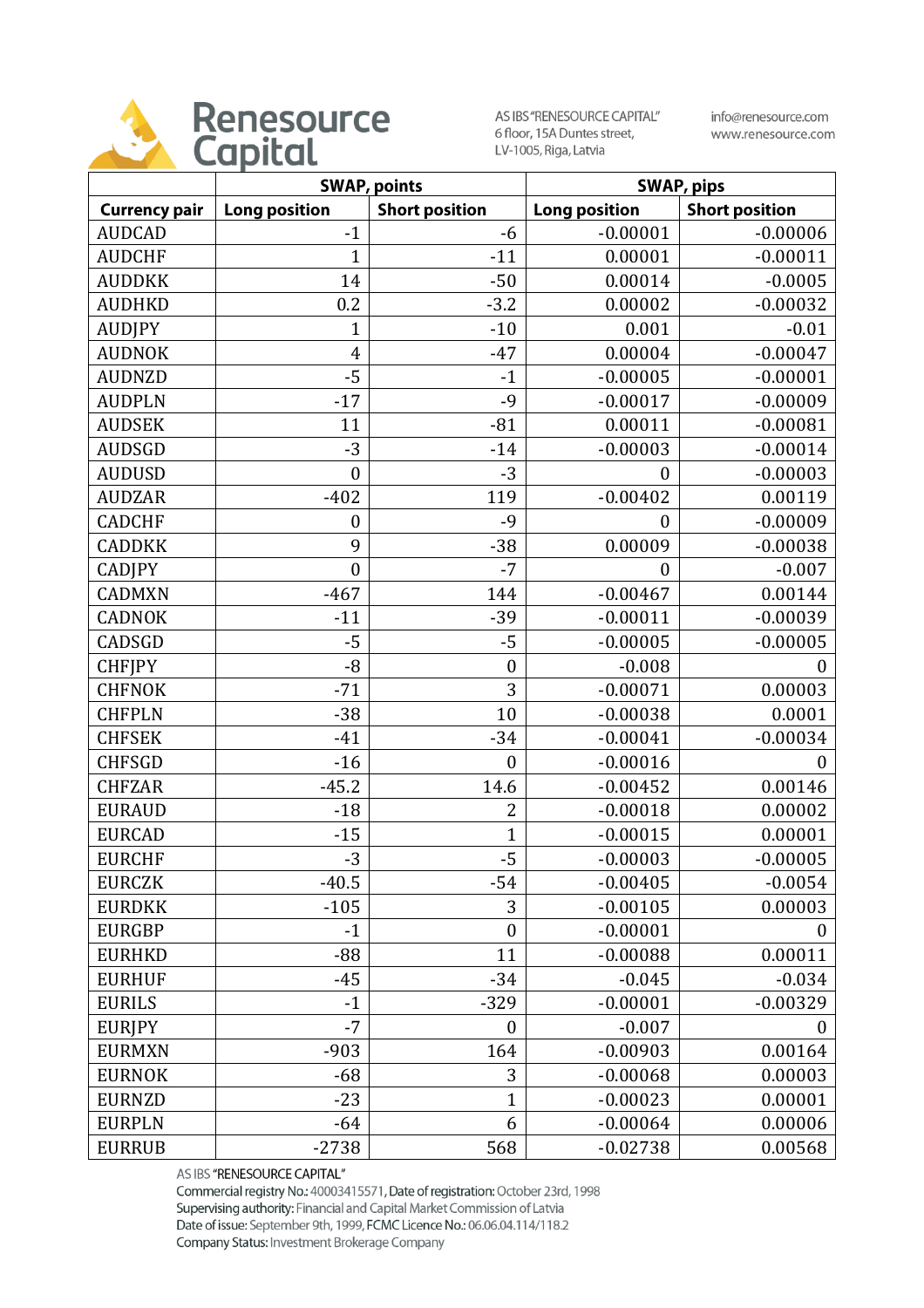

AS IBS "RENESOURCE CAPITAL" 6 floor, 15A Duntes street, LV-1005, Riga, Latvia

info@renesource.com www.renesource.com

|                      | <b>SWAP, points</b>  |                       |                      | <b>SWAP, pips</b>     |
|----------------------|----------------------|-----------------------|----------------------|-----------------------|
| <b>Currency pair</b> | <b>Long position</b> | <b>Short position</b> | <b>Long position</b> | <b>Short position</b> |
| <b>EURSEK</b>        | $-33$                | $-43$                 | $-0.00033$           | $-0.00043$            |
| <b>EURSGD</b>        | $-19$                | $\boldsymbol{0}$      | $-0.00019$           | 0                     |
| <b>EURTRY</b>        | $-264$               | 50                    | $-0.00264$           | 0.0005                |
| <b>EURUSD</b>        | $-11$                | $\mathbf{1}$          | $-0.00011$           | 0.00001               |
| <b>EURZAR</b>        | $-639$               | 126                   | $-0.00639$           | 0.00126               |
| <b>GBPAUD</b>        | $-14$                | $\mathbf 1$           | $-0.00014$           | 0.00001               |
| <b>GBPCAD</b>        | $-8$                 | $-2$                  | $-0.00008$           | $-0.00002$            |
| <b>GBPCHF</b>        | $\boldsymbol{0}$     | $-10$                 | $\overline{0}$       | $-0.0001$             |
| <b>GBPDKK</b>        | $-79$                | $-19$                 | $-0.00079$           | $-0.00019$            |
| <b>GBPJPY</b>        | $\boldsymbol{0}$     | $-6$                  | $\boldsymbol{0}$     | $-0.006$              |
| <b>GBPNOK</b>        | $-24$                | $-31$                 | $-0.00024$           | $-0.00031$            |
| <b>GBPNZD</b>        | $-17$                | $\mathbf{1}$          | $-0.00017$           | 0.00001               |
| <b>GBPPLN</b>        | $-49$                | $\overline{2}$        | $-0.00049$           | 0.00002               |
| <b>GBPSEK</b>        | 5                    | $-91$                 | 0.00005              | $-0.00091$            |
| <b>GBPSGD</b>        | $-12$                | $-3$                  | $-0.00012$           | $-0.00003$            |
| <b>GBPTRY</b>        | $-272$               | 52                    | $-0.00272$           | 0.00052               |
| <b>GBPUSD</b>        | $-8$                 | $\mathbf{1}$          | $-0.00008$           | 0.00001               |
| <b>GBPZAR</b>        | $-633$               | 126                   | $-0.00633$           | 0.00126               |
| <b>HKDJPY</b>        | $-49$                | $-76$                 | $-0.00049$           | $-0.00076$            |
| <b>MXNJPY</b>        | $\boldsymbol{0}$     | $-3$                  | $\boldsymbol{0}$     | $-0.00003$            |
| <b>NOKJPY</b>        | $-28$                | $-81$                 | $-0.00028$           | $-0.00081$            |
| <b>NOKSEK</b>        | $-1$                 | $-10$                 | $-0.00001$           | $-0.0001$             |
| <b>NZDCAD</b>        | $\boldsymbol{0}$     | $-7$                  | $\boldsymbol{0}$     | $-0.00007$            |
| <b>NZDCHF</b>        | $\mathbf{1}$         | $-12$                 | 0.00001              | $-0.00012$            |
| <b>NZDJPY</b>        | $\mathbf{1}$         | $-11$                 | 0.001                | $-0.011$              |
| <b>NZDSEK</b>        | 20                   | $-68$                 | 0.0002               | $-0.00068$            |
| <b>NZDSGD</b>        | $\boldsymbol{0}$     | $-5$                  | $\boldsymbol{0}$     | $-0.00005$            |
| <b>NZDUSD</b>        | $\boldsymbol{0}$     | $-4$                  | $\boldsymbol{0}$     | $-0.00004$            |
| <b>PLNJPY</b>        | $\boldsymbol{0}$     | $-4$                  | $\boldsymbol{0}$     | $-0.0004$             |
| SGDJPY               | $\boldsymbol{0}$     | $-9$                  | $\boldsymbol{0}$     | $-0.009$              |
| <b>TRYJPY</b>        | $\boldsymbol{0}$     | $-15$                 | $\boldsymbol{0}$     | $-0.015$              |
| <b>USDCAD</b>        | $-1$                 | $-5$                  | $-0.00001$           | $-0.00005$            |
| <b>USDCHF</b>        | $\mathbf{1}$         | $-12$                 | 0.00001              | $-0.00012$            |
| <b>USDCNH</b>        | $-75$                | $\overline{4}$        | $-0.00075$           | 0.00004               |
| <b>USDCZK</b>        | $-15$                | $-60$                 | $-0.0015$            | $-0.006$              |
| <b>USDDKK</b>        | $-34$                | $-64$                 | $-0.00034$           | $-0.00064$            |
| <b>USDHKD</b>        | $-0.6$               | $-3.1$                | $-0.000006$          | $-0.000031$           |
| <b>USDHUF</b>        | $-15$                | $-45$                 | $-0.015$             | $-0.045$              |
| <b>USDILS</b>        | $\mathbf{1}$         | $-30$                 | 0.00001              | $-0.0003$             |

AS IBS "RENESOURCE CAPITAL"

Commercial registry No.: 40003415571, Date of registration: October 23rd, 1998 Supervising authority: Financial and Capital Market Commission of Latvia Date of issue: September 9th, 1999, FCMC Licence No.: 06.06.04.114/118.2 Company Status: Investment Brokerage Company